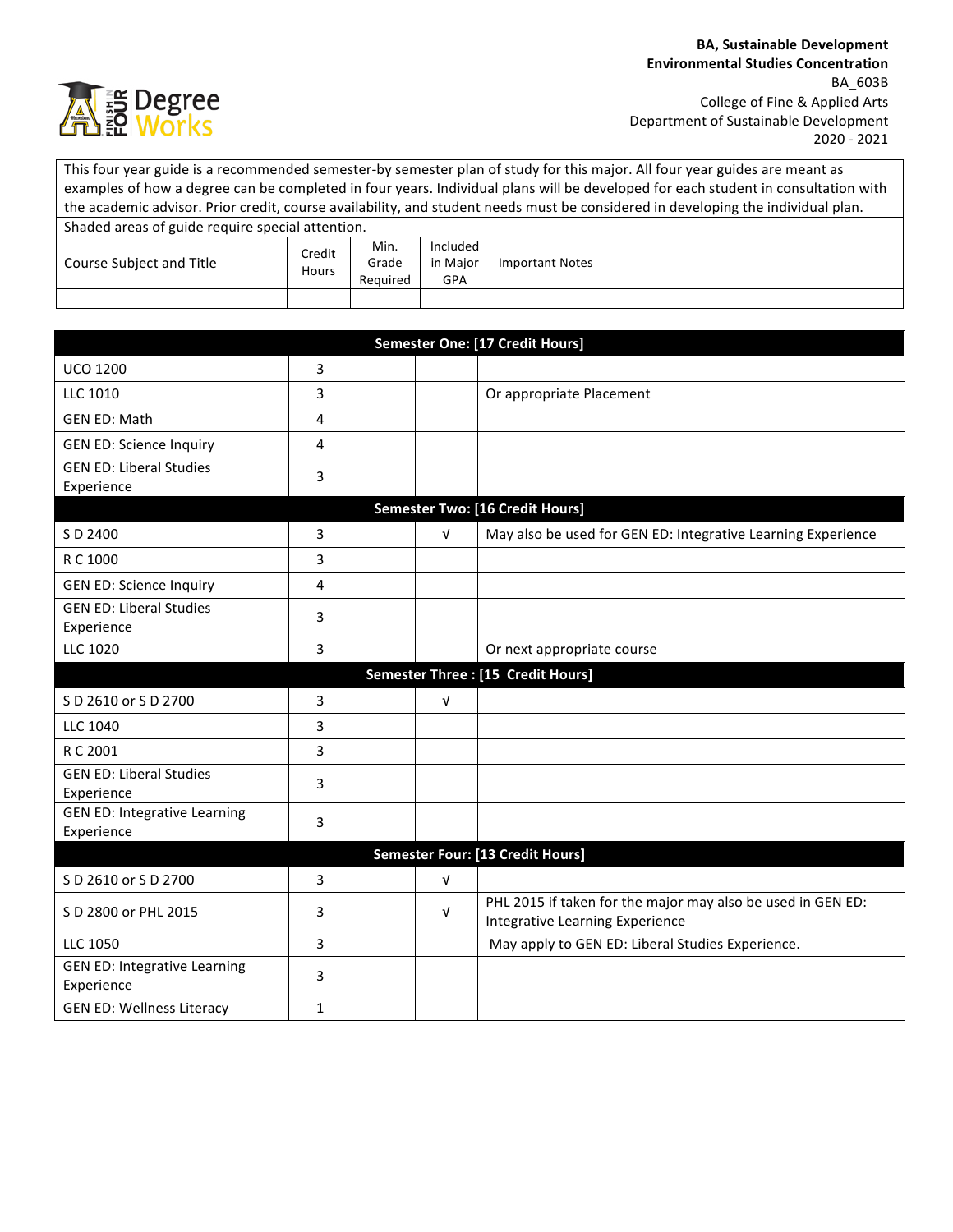

This four year guide is a recommended semester-by semester plan of study for this major. All four year guides are meant as examples of how a degree can be completed in four years. Individual plans will be developed for each student in consultation with the academic advisor. Prior credit, course availability, and student needs must be considered in developing the individual plan. Shaded areas of guide require special attention. Course Subject and Title **Credit** Hours Min. Grade Required Included in Major GPA Important Notes

| <b>Semester Five: [15 Credit Hours]</b> |                |  |            |                                        |  |
|-----------------------------------------|----------------|--|------------|----------------------------------------|--|
| S D 2800 or ANT 3610                    | 3              |  | $\sqrt{ }$ |                                        |  |
| S D 3600 or S D 3715                    | 3              |  | $\sqrt{ }$ |                                        |  |
| S D 3750 or ANT 4610 or TEC 2601        | 3              |  | $\sqrt{ }$ |                                        |  |
| Minor Course Elective                   | 3              |  |            |                                        |  |
| Minor Course Elective                   | 3              |  |            |                                        |  |
|                                         |                |  |            | <b>Semester Six: [15 Credit Hours]</b> |  |
| SD 3800                                 | 3              |  | $\sqrt{ }$ | <b>WID</b>                             |  |
| S D 3100                                | 3              |  | $\sqrt{ }$ |                                        |  |
| Minor Course Elective                   | 3              |  |            |                                        |  |
| <b>Free Elective</b>                    | 3              |  |            |                                        |  |
| <b>Free Elective</b>                    | 3              |  |            |                                        |  |
| Semester Seven: [15 Credit Hours]       |                |  |            |                                        |  |
| S D 3610                                | 3              |  | $\sqrt{ }$ |                                        |  |
| S D 3700                                | 3              |  | $\sqrt{ }$ |                                        |  |
| Minor Course or Free Elective           | 3              |  |            |                                        |  |
| Minor Course or Free Elective           | 3              |  |            |                                        |  |
| <b>Free Elective</b>                    | 3              |  |            |                                        |  |
| Semester Eight: [14 Credit Hours]       |                |  |            |                                        |  |
| S D 4550                                | $\overline{3}$ |  | $\sqrt{ }$ | CAP                                    |  |
| S D 4300 or P S 4670                    | 3              |  | $\sqrt{ }$ |                                        |  |
| Minor Course Elective                   | 3              |  |            |                                        |  |
| <b>Free Elective</b>                    | 3              |  |            |                                        |  |
| <b>Free Elective</b>                    | 1              |  |            |                                        |  |
| <b>GEN ED: Wellness Literacy</b>        | $\mathbf{1}$   |  |            |                                        |  |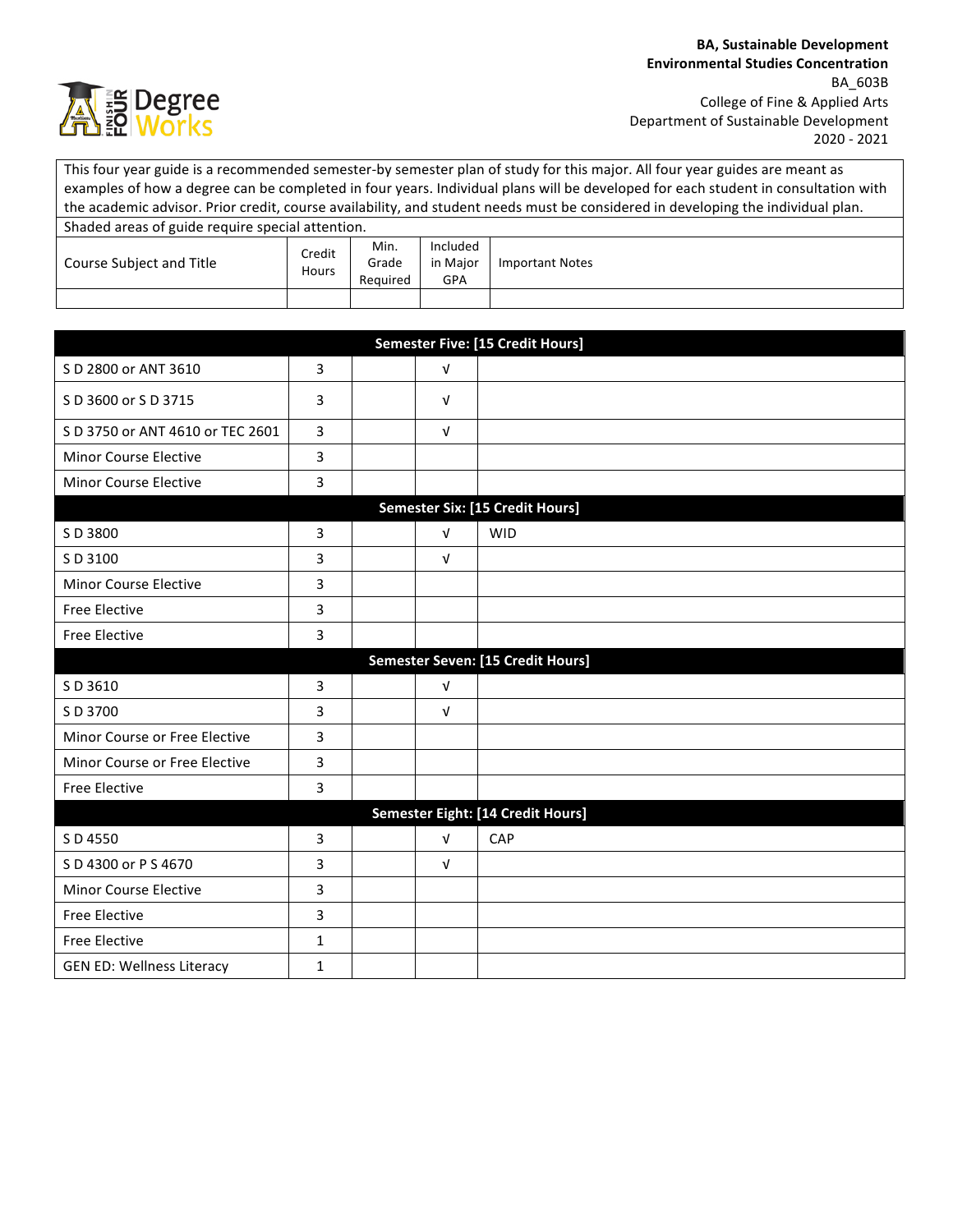

This four year guide is a recommended semester-by semester plan of study for this major. All four year guides are meant as examples of how a degree can be completed in four years. Individual plans will be developed for each student in consultation with the academic advisor. Prior credit, course availability, and student needs must be considered in developing the individual plan. Shaded areas of guide require special attention. Course Subject and Title **Credit Hours** Min. Grade Required Included in Major GPA Important Notes

| <b>General Requirements Summary</b>                      |         |                       |             |     |  |  |  |
|----------------------------------------------------------|---------|-----------------------|-------------|-----|--|--|--|
| Minimum<br>Gen Ed.<br><b>Total Hours</b><br><b>Hours</b> |         | Minimum               |             |     |  |  |  |
|                                                          | Writing | Major GPA             | Overall GPA |     |  |  |  |
| 120                                                      | 44      | R C 1000 and R C 2001 | 2.0         | 2.0 |  |  |  |

| <b>General Education Program Model - 44 Semester Hours Total</b> |       |                                                                                                                                   |  |  |
|------------------------------------------------------------------|-------|-----------------------------------------------------------------------------------------------------------------------------------|--|--|
| <b>Program Categories</b>                                        | Hours | Important Notes – Be sure to check for Gen Ed courses required in<br>your major                                                   |  |  |
| First Year Seminar                                               | ੨     | Can be taken first or second semester of freshman year                                                                            |  |  |
| <b>Wellness Literacy</b>                                         |       |                                                                                                                                   |  |  |
| <b>Quantitative Literacy</b>                                     | 4     |                                                                                                                                   |  |  |
| <b>First Year Writing</b>                                        | 3     | Can be taken first or second semester of freshman year                                                                            |  |  |
| Sophomore Writing                                                | 3     |                                                                                                                                   |  |  |
| Integrative Learning Experience                                  | 9     | Complete nine hours from a single theme. Students must take<br>courses from at least two discipline prefixes in the chosen theme. |  |  |
| Liberal Studies Experience                                       | 12    | Must choose a minimum of three disciplines                                                                                        |  |  |
| Science Inquiry                                                  | 8     |                                                                                                                                   |  |  |
|                                                                  |       |                                                                                                                                   |  |  |

You must also meet the Fine Arts, Literary Studies, Historical Studies, and the Social Science Designations. Those may be met within the Integrative Learning Experience and the Literary Studies Experience.

**Additional Notes:**

## • **Residency Requirements:**

- o 30 hours must be from ASU (25% of the credit hours required in the degree).
- $\circ$  18 hours in the major must be from ASU.
- $\circ$  9 hours in the minor must be from ASU.
- **Foreign Language Requirements:**
	- o Six semester hours of a second year foreign language or higher, is required.
	- o Students must take the Foreign Language Placement Test to determine starting course for the Foreign Language sequence.
	- $\circ$  If Foreign Language 1010 & 1020, or 1060 are taken for prerequisite purposes, the hours will count in the place of six hours of free electives.